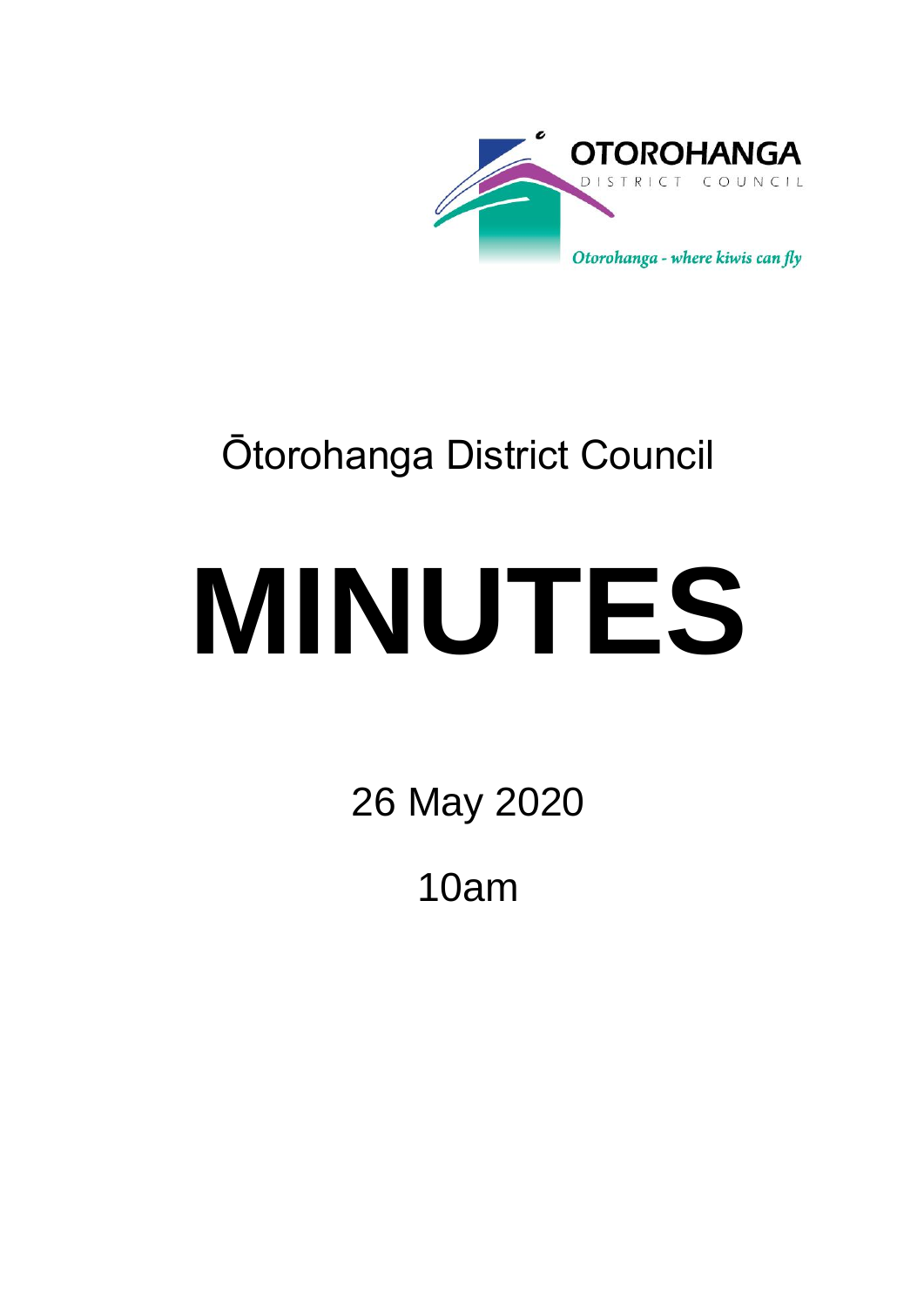#### **ŌTOROHANGA COMMUNITY BOARD**

26 May 2020

Minutes of an Ordinary meeting of the Ōtorohanga District Council held via Zoom on 26 May 2020 at 10am.

#### Tanya Winter **CHIEF EXECUTIVE**

**ORDER OF BUSINESS:**

## **MINUTES**

| <b>ITEM</b>                                                                                 | <b>PAGE</b>    |
|---------------------------------------------------------------------------------------------|----------------|
| <b>PRESENT</b>                                                                              | $\mathbf{1}$   |
| <b>IN ATTENDANCE</b>                                                                        | 1              |
| REFLECTION / PRAYER / WORDS OF WISDOM                                                       | 1              |
| <b>DECLARATION OF CONFLICTS OF INTEREST</b>                                                 | 1              |
| <b>CONFIRMATION OF MINUTES - OTOROHANGA DISTRICT COUNCIL - 17 MARCH 2020</b>                |                |
| <b>CONFIRMATION OF MINUTES - OTOROHANGA DISTRICT COUNCIL EXTRAORDINARY MEETING - 14 MAY</b> | 1              |
|                                                                                             | 1              |
| <b>REPORTS</b>                                                                              |                |
| ITEM 64<br><b>HIS WORSHIP THE MAYOR - VERBAL REPORT</b>                                     | $\overline{2}$ |
| ITEM 65<br><b>CHIEF EXECUTIVE REPORT 16 MARCH - 25 MAY 2020</b>                             | $\mathbf{2}$   |
| <b>PRESENTATION</b><br><b>TE WAKA</b>                                                       | 3              |
| <b>OTOROHANGA DISTRICT DEVELOPMENT BOARD</b><br><b>PRESENTATION</b>                         | 3              |
| ITEM 66<br><b>STATEMENT OF PROPOSAL - KIWI HOUSE LOAN</b>                                   | 8              |
| ITEM 67<br>APPROVAL OF REVISED DOG CONTROL POLICY AND BYLAW                                 | 6&8            |
| ITEM 68<br><b>LOCAL GOVERNMENT FUNDING AGENCY AMENDMENTS</b>                                | 5              |
| ITEM 69<br>AMENDMENT TO LIABILITY MANAGEMENT POLICY                                         | 5              |
| <b>ITEM 70</b><br><b>AMENDMENT TO INVESTMENT POLICY</b>                                     | 4&6            |
| <b>ITEM 71</b><br><b>MATTERS REFERRED</b>                                                   | 8              |
| <b>COUNCILLOR UPDATE</b>                                                                    | 9              |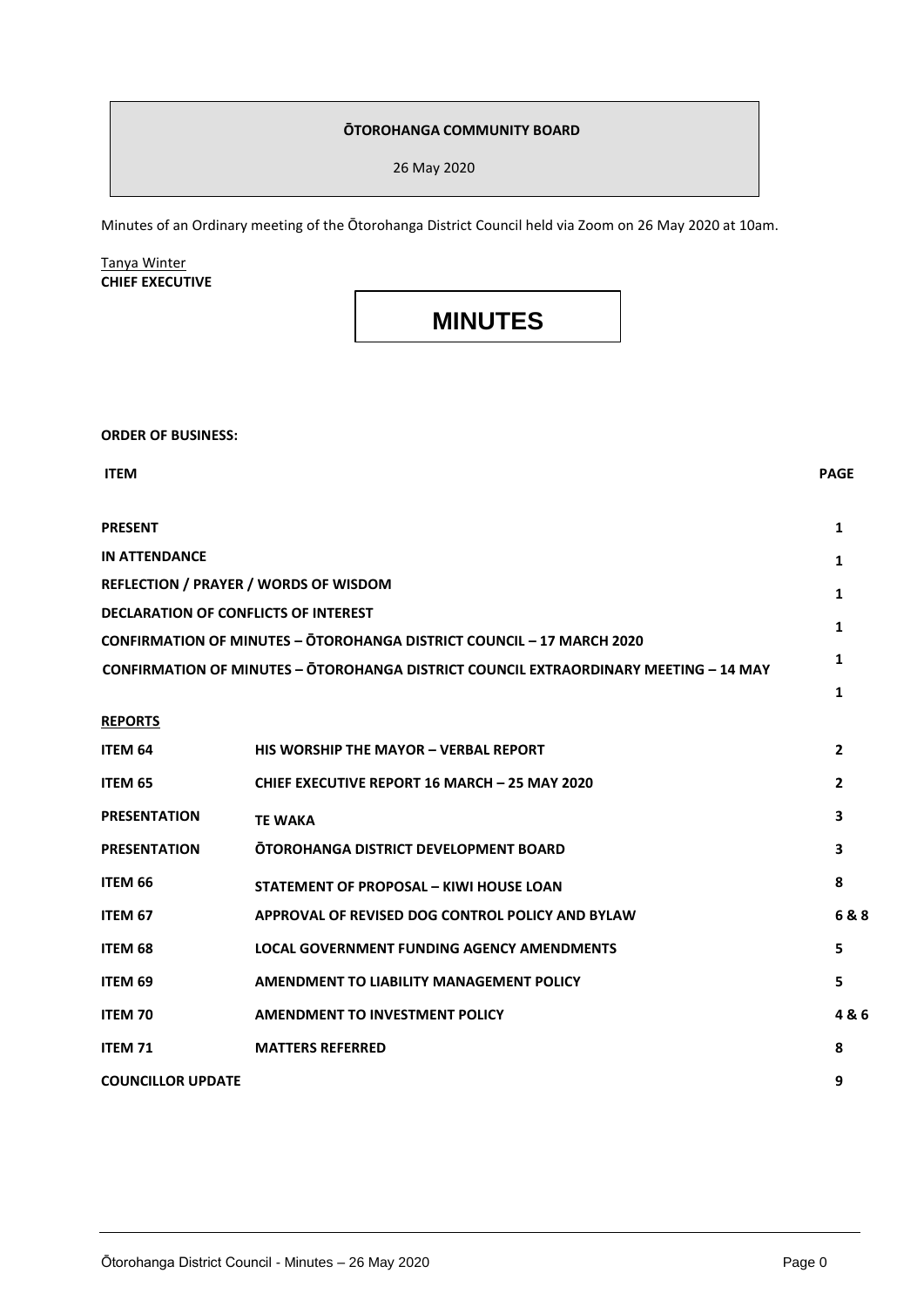#### **PRESENT**

His Worship the Mayor MM Baxter, Councillors K Christison, B Ferguson (attended at 10.45am), R Johnson, K Jeffries, RA Klos and A Williams

#### **IN ATTENDANCE**

Ms. T. Winter (Chief Executive), Messrs. A Loe (Group Manager Environment), G Bunn (Group Manager Corporate), R Brady (Group Manager Engineering), Ms. T Ambury (Community and Economic Development Manager) and Mr. CA Tutty (Governance Supervisor)

His Worship declared the meeting open and extended "Good Morning" to members, staff and members of the Public joining this meeting via Livestreaming. He said it was a wonderful Tuesday morning.

#### **REFLECTION / PRAYER / WORDS OF WISDOM**

Councillor Williams recited words of wisdom giving 'thought to time', also said a new day is a gift and recommending that we all use each day as best we can.

#### **DECLARATION OF CONFLICTS OF INTEREST**

His Worship asked members whether they had any declarations of conflicts of interest.

No declarations of conflicts of interest were received.

#### **CONFIRMATION OF MINUTES – ŌTOROHANGA DISTRICT COUNCIL – 17 MARCH 2020**

The Governance Supervisor reported that Councillor Jeffries had highlighted an omission in the minutes and requested that the following be inserted –

#### *ITEM 56 SUBMISSIONS ON THE REVIEW OF DOG CONTROL POLICY AND BYLAW The Triangle, Kaora Street, Kawhia*

*Three submissions were received, one submission opposed the proposed dog prohibited area at the Triangle and suggested that enforcement action should be increased to target irresponsible dog owners. Another proposed a partial ban suggesting the ban be in place from 9am till 7pm during summer and the third submission requested better signage, harsher penalties and lower dog registration fees.* 

Councillor Jeffries supported the partial ban option and requested that the Kawhia Community Board (KCB) be advised of the submissions received.

**RESOLVED** that the minutes of the meeting of the Ōtorohanga District Council held on 17 March 2020, as amended, be approved as a true and correct record of that meeting and the recommendations contained therein be adopted. **COUNCILLOR FERGUSON / COUNCILLOR JOHNSON**

#### HUIPUTEA DRIVE

His Worship queried the progress with KiwiRail regarding the lowering of the road and associated works.

The Group Manager Engineering replied that KiwiRail had responded giving permission to fill holes in the road and he was hopeful that the project will continue.

#### **CONFIRMATION OF MINUTES – ŌTOROHANGA DISTRICT COUNCIL EXTRAORDINARY MEETING 14 MAY 2020**

The Chief Executive referred members to Item 68 – Decision making framework for a loan to the Ōtorohanga Kiwi House, in particular to the last paragraph on page 1, three proposed options.

His Worship reported that Option 1 is unlawful, Option 2 fits the timeframe and legal requirements, Option 3 does not fit within the timeframe.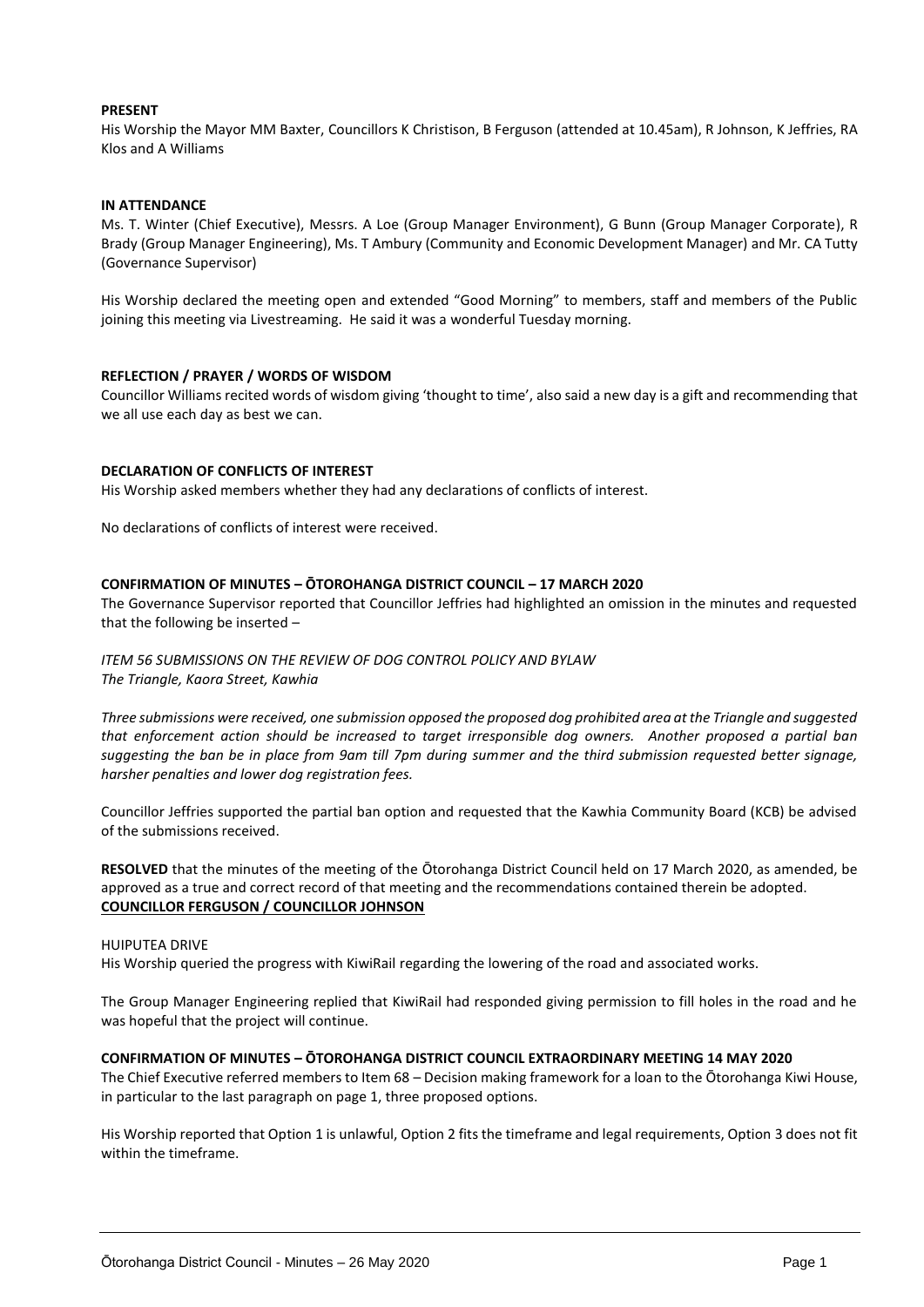This change reflects **what was actually said** by His Worship.

What he meant to say was –

"Option 1 does not fit within the timeframe, options 2 fits the timeframe and legal requirements, option 3 is unlawful".

**Resolved** that the minutes of the Extraordinary meeting of the Ōtorohanga District Council held on the 14th of May 2020 as amended, be approved as a true and correct record of that meeting and the recommendation contained within be adopted.

#### **COUNCILLOR JEFFRIES / COUNCILLOR FERGUSON**

#### **ITEM 64 HIS WORSHIP THE MAYOR – VERBAL REPORT**

His Worship reported on the various meetings / activities he had attended during the period 21 March 2020 to 26 May 2020, these being:

- 24 March 2020 attended a meeting at World Travellers Ōtorohanga where customers were informed of what restrictions were going to be in place under different Alert Levels.
- 30 March 2020 first of weekly Mayoral Forum meetings.
- 1 April 2020 Zoom Mayor's Taskforce for Jobs with Foodstuffs New Zealand.
- 3 April 2020 Zoom Regional Transport Committee meeting and meeting with Hon. Minister Mahuta.
- 8 April 2020 First regular Radio interview on Maniapoto FM Radio.
- 9 April 2020 Budget Meeting and Councillor Zoom meeting.
- 20 April 2020 Northern King Country Development Trust meeting, currently the Chair.
- 18 April 2020 Waikato Plan Meeting.
- 25 April 2020 Waikato Plan Meeting, Deputy Chair.
- 31 May 2020 attended the first of a series of weekly Maniapoto Community Response Unit hui
- 20 May 2020 Northern King Country Development Trust meeting.

#### Other meetings included:

Each Friday joined meetings of Civil Defence and NEMA meetings.

Attended numerous Zoom 'All Staff' meetings.

Risk & Assurance Chair, Simpson Grierson meeting.

Zoom meeting mentoring Rangitahi currently participating on the TUIA Program from across New Zealand.

### **RESOLVED** that His Worship the Mayor's verbal report be received.

#### **HIS WORSHIP / COUNCILLOR WILLIAMS**

#### **ITEM 65 CHIEF EXECUTIVE REPORT 16 MARCH – 25 MAY 2020**

The Chief Executive referred members to her report the purpose of which was to inform Council of the key focus areas for the Chief Executive in the last month and signal anything of note coming up in the next month. The report covers two months due to the COVID-19 lockdown where the April Council Meeting was cancelled as a result.

The Chief Executive advised that she is happy to take any questions on the content of her report.

The Chief Executive said she would like to publically thank Elected Members and members of the Kawhia and Ōtorohanga Community Boards and staff for their patience during this period. She said the feedback of information supplied to Council staff during this time was appreciated.

In response to a question about what support Council had offered to community organisations in COVID-19, The Community and Economic Development Manager responded that support had been offered and provided to both Te Waka and ODDB during lockdown.

Councillor Johnson extended his sincere thanks to those staff who were essential workers who have continued to carry out their duties during the lockdown period.

**RESOLVED** that the Chief Executives report for the period 16 March – 25 May 2020 be received. **HIS WORSHIP / COUNCILLOR KLOS**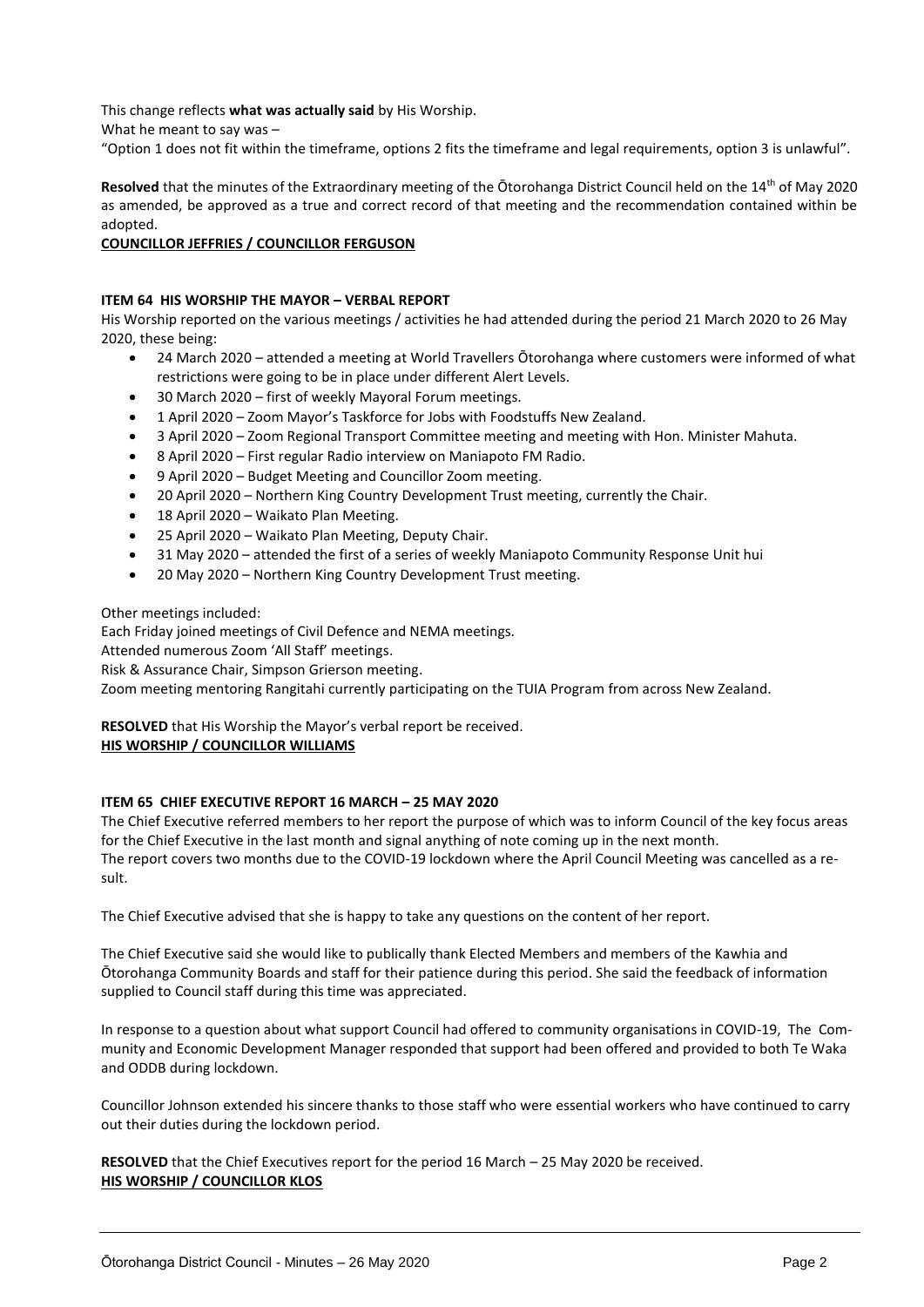#### **PRESENTATION – TE WAKA**

Representatives of Te Waka, Ms. Michelle Hollands and Mr. Michael Bassett-Foss attended the meeting via Zoom.

Ms. Hollands commenced the presentation reporting on the following items:

- Highlighted the work being undertaken behind the scenes in particular mention of the initiative 'Community of Learning".
- Endeavoring not to duplicate resources being carried out by other organisations.
- Liaison between the Ōtorohanga District Development Board and the local business community to engage directly with businesses from a local perspective acknowledging the great effort undertaken by Mr. Duncan Coull, Chair of the Ōtorohanga District Development Board and Council's Community and Economic Development Manager, Ms. Trish Ambury.
- 82 percent of local businesses felt that the recovery from COVID-19 will be very slow in returning to normal and are concerned that they may have to make some redundancies.
- The region however, is fairly positive and optimistic.
- Te Waka will continue to support the Ōtorohanga District Development Board team and local business to have available the necessary tools and information in place.

Mr. Bassett-Foss attended the meeting via Zoom and apologised for his lateness. Mr. Bassett-Foss provided an update on the activities of Te Waka in particular their Business Focus Support, a way of communicating with the local businesses. This will cover the following:

- Te Waka alignment.
- Business support.
- Market intelligence and Comms.
- Regional projects.
- Regional recovery.
- Regional alignment.

Mr. Bassett-Foss then asked members whether they had any questions on the presentation.

The following items were discussed:

- Support of businesses and Communities has to be carried out by local people and they be encouraged to come together, to work together and identify roles.
- The Waikato Region needs to come together to show unity and to be partnered with Central Government.
- New businesses setting up in the Waikato such as a Tech Company, food processing operations and food growing operation.
- Acknowledgement of the Ōtorohanga District Development Board and their team for the wonderful job they have carried out during this period.
- Tourism to focus on the Domestic market however, it will be a couple of years before the Tourism industry fully recovers.

His Worship thanked the presenters for their time and information. He asked that they continue to carry out this vital work.

**RESOLVED** that the presentation made by Te Waka be received. **HIS WORSHIP / COUNCILLOR JEFFRIES**

#### **PRESENTATION – ŌTOROHANGA DISTRICT DEVELOPMENT BOARD**

Representatives of the Ōtorohanga District Development Board, Mr. Duncan Coull and Ms. Kara Thomas attended the meeting via Zoom. Mr. Coull thanked Council for the opportunity to present.

Mr. Coull outlined the endeavors of the Board being:

- To establish where the main focus of support should be.
- Ensure there are no cross-overs with other organisations.
- Economic support and recovery engaging with local business and understanding their needs and directing them to the appropriate resource.
- Redeploying the i-Site team to make contact with local businesses.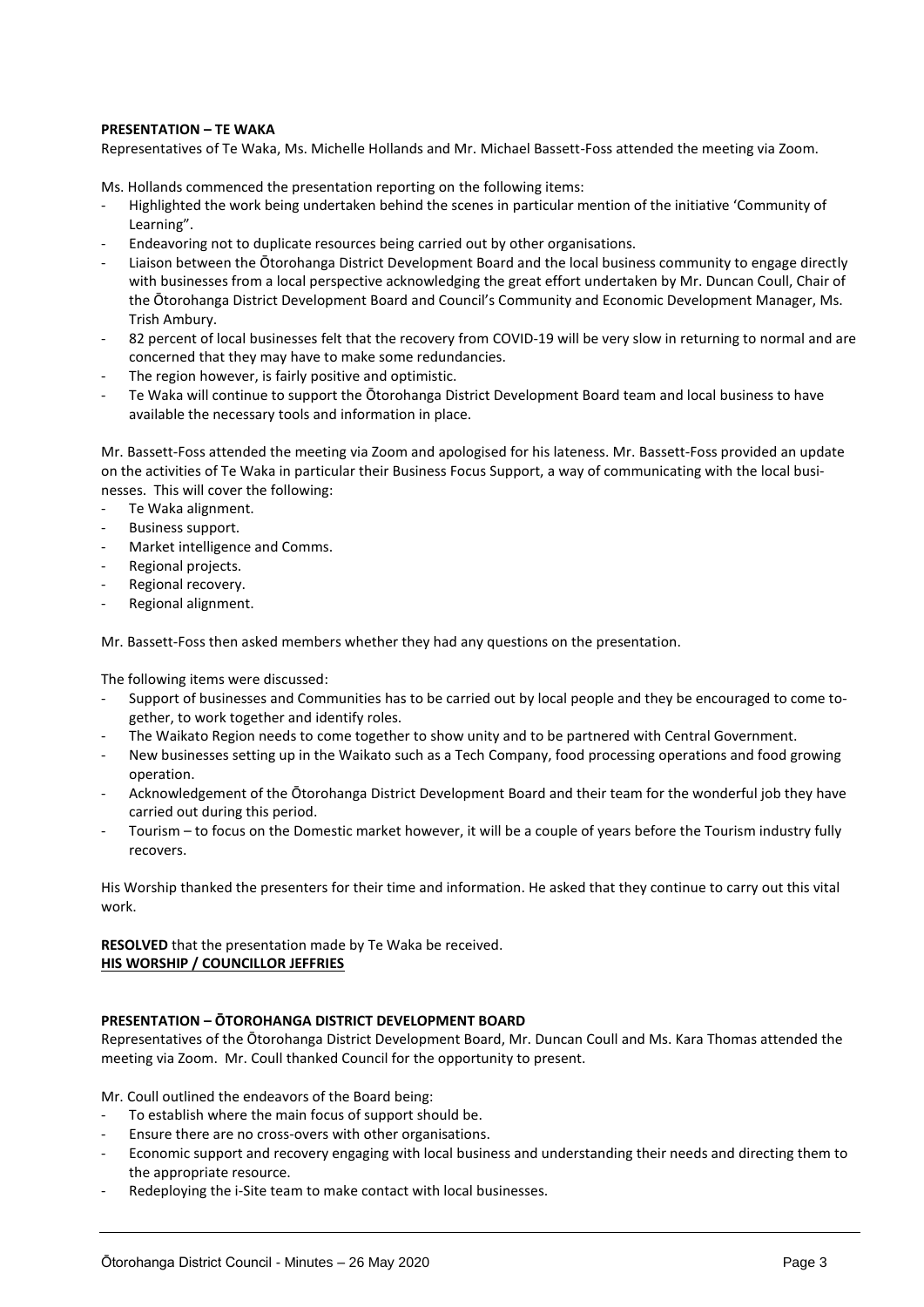- The true impact of the Pandemic on local businesses will show its effect in approximately six months' time.
- Creating forums for public engagement.
- Awareness around local campaign encourage to spend local.
- Enable businesses to engage in digital enablement.
- Support projects already in the pipeline.
- Make adjustments to the i-Site funding for next year to enable that business to stand alone.
- Cross border think-tank.

Ms. Kara Thomas reported on the 'think-tank' proposal being a group formed across the District who will meet weekly and come up with strategic ideas.

The following items were identified:

- Need support in attracting visitors.
- Business survival needs.
- Re-employment and reskilling.
- Developing future projects.
- To attract new business into town recognise land use.
- Mental Health issues
- Holding events in town to attract people into the District / Community.

Over the coming period the next stage would be about stimulus in respect to Tourism. This would look at how to build diversity into the economy by identifying development such as a proposed Cycle way to Waitomo, a support center, community housing and co-sharing business spaces.

His Worship thanked the presenters very much for the support they have provided to the community and said that it is really encouraging to see the opportunities they have identified in going forward. He said their efforts are very much appreciated by Council and the Community Boards.

Councillor Jeffries also requested it be recorded his compliments and thanks to the Ōtorohanga District Development Board regarding the scope of work that they have undertaken during this period. He also identified the opportunities which exist in the Kawhia and Aotea areas.

His Worship's hope for Council in the future is to have a constructive and productive future with the Ōtorohanga District Development Board.

**RESOLVED** that the presentation by representatives of the Ōtorohanga District Development Board be received. **HIS WORSHIP / COUNCILLOR WILLIAMS**

#### **ITEM 70 AMENDMENT TO INVESTMENT POLICY**

The Group Manager Corporate referred members to his report advising that amendments are needed to Council's existing Investment Policy to allow Council the ability to lend money and / or provide financial guarantees to Community organisations.

The Group Manager Corporate reported that the Investment Policy adopted at the meeting of Council on 24 October 2017 be amended to include the following sections:

- 1- Guarantees
- 2- Loan advances

He then asked members whether they had any questions on the content of the report.

Clarification was sought on the following paragraph –

*Loans investments greater than 100,000 will in the first instance be funded from debt (this includes internal debt) be limited to no more than 10% of Council's debt capacity at the time of making the investment. As prudent managers of debt Council will allocate debt capacity for the value of the potential drawable principle of loan investment to ensure that Council can always meet its obligation should all funds be drawn.*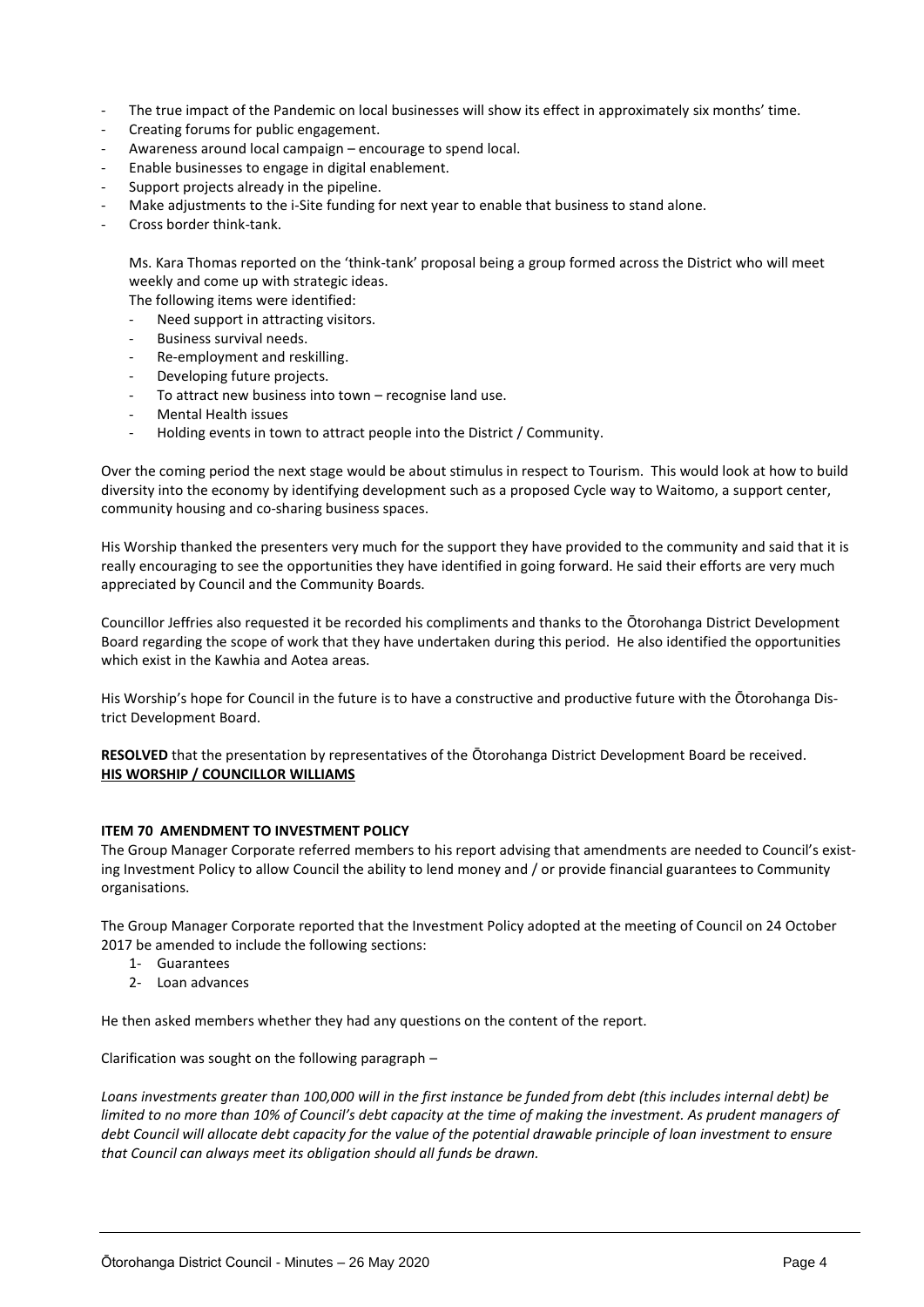Following discussion on the above paragraph it was agreed that this matter left on the table until a suitable amendment is drawn up.

#### **ITEM 69 AMENDMENT TO LIABILITY MANAGEMENT POLICY**

The Group Manager Corporate summarised his report advising that amendments are needed to Council's existing Liability Management Policy to allow Council the ability to borrow money up to limits established by the LGFA.

The Group Manager Corporate was asked whether community grants would sit alongside this policy.

He replied that applications to Council would be required in respect to community grants and that these would be considered on a case by case basis. He said it would be necessary for Council to decide how these applications would be funded as they would not form part of the Investment Policy.

#### **RESOLVED** that

1. The Liability Management Policy adopted at the meeting of 24<sup>th</sup> October 2017 be amended to replace the existing table under the heading Debt Ratios and Limits with the following table:

| Ratio                                                                      | <b>Otorohanga</b> |
|----------------------------------------------------------------------------|-------------------|
| Net debt as a percentage of total revenue                                  | < 175%            |
| Net Interest as a percentage of total revenue                              | $< 20\%$          |
| Net Interest as a percentage of annual rates income (debt secured under    | $< 25\%$          |
| debenture)                                                                 |                   |
| (External, term debt and committed loan facilities and liquid<br>Liauidity | >110%             |
| investments/cash equivalents to existing external debt)                    |                   |

#### **COUNCILLOR JEFFRIES / COUNCILLOR FERGUSON**

#### **ITEM 68 LOCAL GOVERNMENT FUNDING AGENCY AMENDMENTS**

The Group Manager Corporate referred to his report and advised that Council sources the majority of its borrowing requirements through the Local Government Funding Agency (LGFA). The LGFA intends to amend its borrowing programme. The proposals were signalled in the LGFA's 2018 Annual General Meeting.

The purpose of the proposed amendments can be summarised as follows-

- Enable approved council-controlled organisations to borrow directly through the LGFA borrowing programme (on the basis of a guarantee from and/or sufficient uncalled capital issued to the parent local authority);
- Allow a local authority to apply to LGFA to be tested at the group level rather than at the parent level for compliance with LGFA covenants;
- As previously notified by LGFA, increase the amount of borrower notes that must be issued to a local authority when it is borrowing from 1.6% to 2.5% of the amount borrowed; and
- Make certain other minor technical improvements to the borrowing programme (including to facilitate the provision of committed standby borrowing facilities).

To implement these changes, certain documents for the LGFA need to be amended, these amendments can only progress if the proposed changes are officially approved by those local authorities via, in our case, Council resolution.

Reference was made to Item 2 of the recommendation and it was suggested that the one other Councillor should be identified as the Deputy Mayor.

#### **RESOLVED** that

- 1. The Council's entry into the documentation noted in this report be authorised,
- 2. The Mayor and Deputy Mayor be authorised to execute the following deeds for the purposes of the recommendation above:
	- a. Amendment and Restatement Deed (Multi-Issuer Deed);
	- b. Amendment and Restatement Deed (Notes Subscription Agreement); and
	- c. Amendment and Restatement Deed (Guarantee and Indemnity)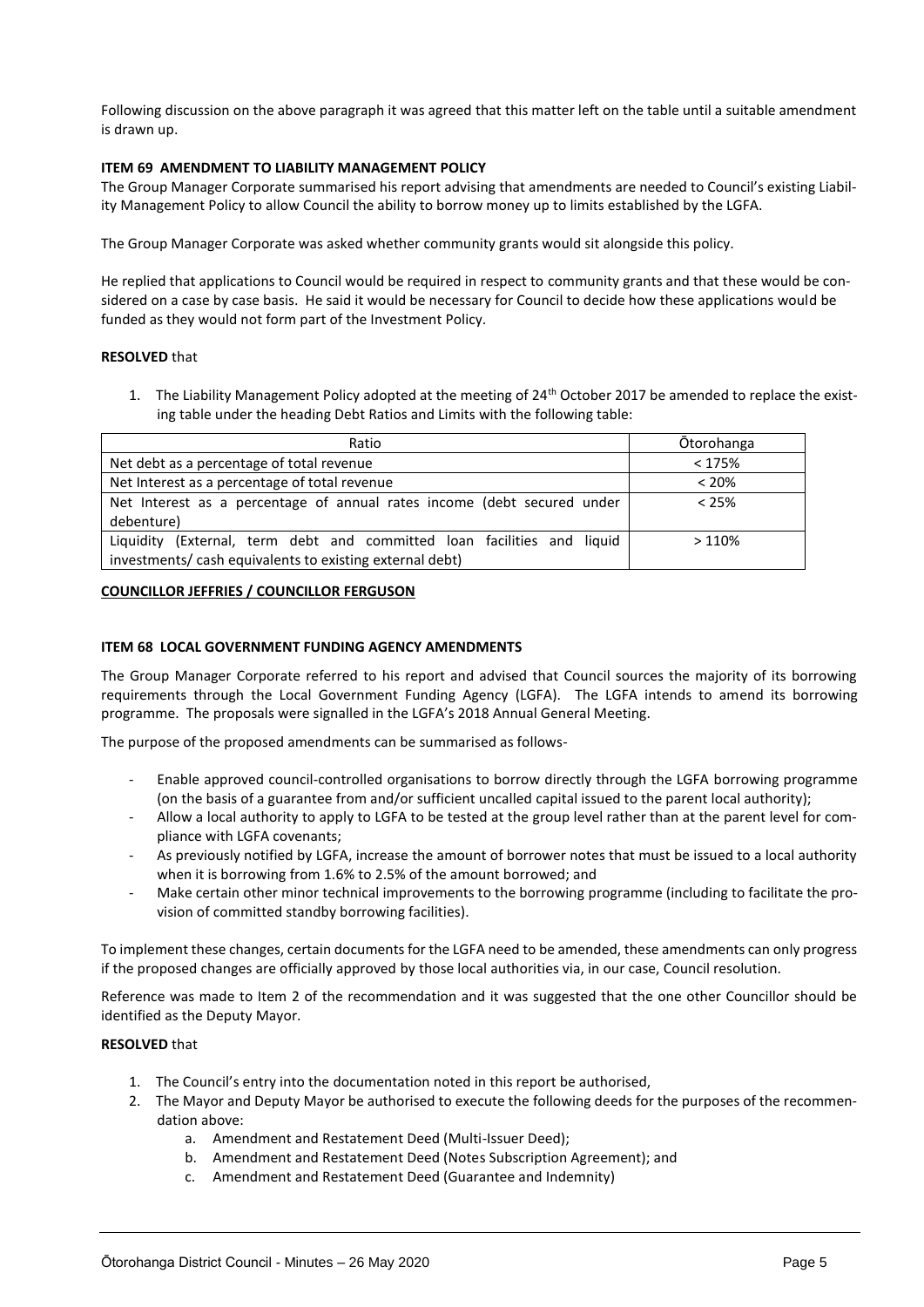3. The Council authorise the Chief Executive to execute the Chief Executive Certificate and such other documents and take such other steps on behalf of the Council as the Chief Executive considers necessary or desirable to execute or take to give effect to the preceding recommendations above.

#### **COUNCILLOR JEFFRIES / COUNCILLOR FERGUSON**

#### **ITEM 67 APPROVAL OF REVISED DOG CONTROL POLICY & BYLAW**

The Group Manager Environment referred members to his report advising that following the hearing of public submissions in March 2020 Councillors requested that further changes be made to the proposed Ōtorohanga District Dog Control Policy and Bylaw (the Policy). Those amendments have been incorporated into the revised Policy which is now presented for approval.

During discussion the following issues were raised:

- Developing the Waipa Esplanade site as a dog exercise area there was little support for this in submissions, therefore why carry on with work in this area in addition to the proposed Lake Huiputea area.
- In respect to the above members were advised that the work proposed to be undertaken on the Waipa Esplanade site will happen anyway – the tidy up from the Stopbank Walkway.
- Two dog exercise areas can be created for minimal cost.
- The revised policy will be placed on Council's website, copies to be made available to other Council locations.
- Critical that good signage is erected in the various areas.
- Support the two Ōtorohanga Community areas being established as they are not in close vicinity.
- Fencing of the Waipa Esplanade area not required to dog control standards.
- Huiputea Drive area, appropriate netting to be erected to stop dogs entering the Railway corridor.
- Clarification was sought on Clause 5.7 in the Bylaw around dogs being kept in cars within prohibited areas.

Following further discussion, it was agreed that this matter lay on the table while the clause on dogs in cars was confirmed.

#### **ITEM 70 AMENDMENT TO INVESTMENT POLICY - CONTINUED**

The Finance Manager presented two options for consideration of amending paragraph 3, page 57 of the recommendation. These options were –

Option 1 – loan investments greater than \$100,000 will in the first instance be funded from debt (this includes internal debt). New loan investments are limited to no more than 10% of Council's debt capacity, at the time of making the investment.

Option2 – loan investments greater than \$100,000 will in the first instance be funded from debt (this includes internal debt), total loan investments are limited to 10% of Council's total debt capacity.

Members expressed the opinion that Option 1 would be more enabling.

RESOLVED that The Investment Policy adopted at the meeting of 24<sup>th</sup> October 2017 be amended to include the following sections:

#### **Guarantees**

Council may provide financial guarantees to community, service or other organisations. Guarantees will support the purpose of local government by improving the wellbeing of the community and Council's strategic objectives.

Guarantee applications are required to be in writing with appropriate business plans and documentation to allow Council to undertake appropriate due diligence of the guaranteed party and associated contracts. Generally, the guaranteed party would meet all costs of seeking the guarantee.

Should the guarantee be called up, Council takes immediate action to recover the money.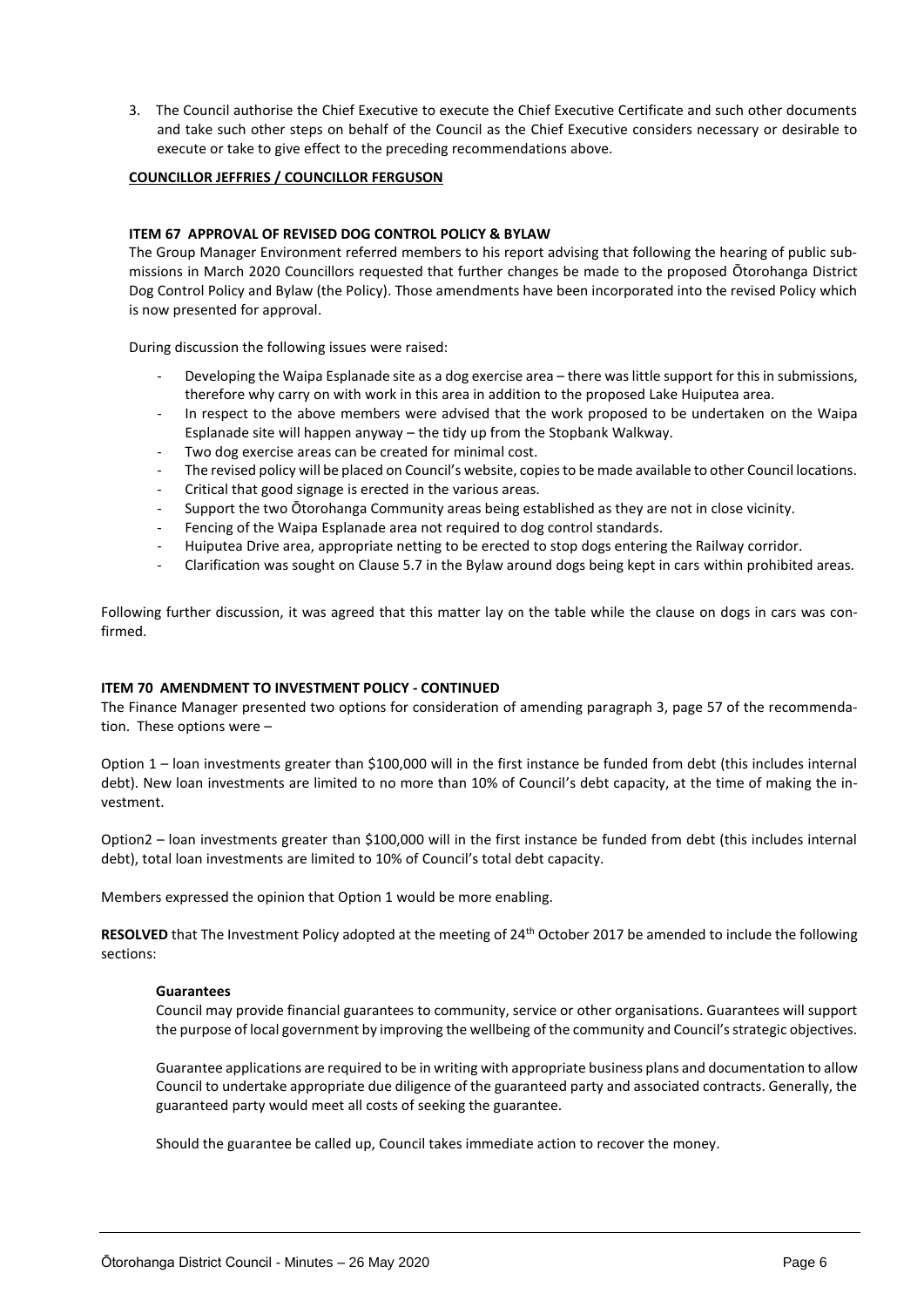Guarantees will be limited to no more than 5% of Council's debt capacity at the time of the Guarantee being approved. As prudent managers of debt Council will allocate debt capacity for the value of the guarantee to ensure that Council can always meet its obligations should a guarantee be called.

Granting of any guarantees is by Council resolution. Council will regularly (at least annually and more so of required by Council) monitor the financial circumstances of the guaranteed organisation.

#### **Loan Advances**

Council provides financial guarantees to community, service and other organisations but generally does not make loan advances, except in special circumstances, which would require Council resolution.

Council will determine on a case by case basis the financial return on the investment (including if a negative financial return) taking account of the contribution to the wellbeing of the community and Council's strategic objectives.

Where Council lends at a financial loss, the loss would be met by the budget that supports to purpose of the loan. Community loans would generally be offered a rate similar to Council's projected cost of finance. Loans to support commercial activities can expect Council to add a risk factor to the investment return.

Loan advances applications are required to be in writing with appropriate business plans and documentation to allow Council to undertake appropriate due diligence of the borrower and associated contracts at the borrowers expense. Council may undertake its own investigation or studies at its expense and expects the full co-operation of the borrower and its associates.

Council may by resolution make exception to the requirements of the above paragraph.

Loans investments greater than \$100,000 will in the first instance be funded from debt (this includes internal debt). New loan investments are limited to no more than 10% of Council's debt capacity at the time of making the investment. As prudent managers of debt Council will allocate debt capacity for the value of the potential drawable principal of loan investment to ensure that Council can always meet its obligations should all funds be drawn.

Council will resolve for each new loan:

- **That Council will enter the loan**
- The party or parties Council is entering the loan agreement with.
- The value of the loan
- The term of the loan
- The loan repayment criteria
- The security requirements
- The method by which interest will be calculated or interest rate (if fixed)
- Penalty interest and other default requirements
- Other conditions such as use of the loan funds and accountability

All new loans will be documented with signed loan agreements appropriate for the size and potential risk exposure to the Council.

#### **HIS WORSHIP / COUNCILLOR FERGUSON**

#### **LUNCH ADJOURNMENT**

**RESOLVED** that Council adjourn for Lunch at 12.35pm **HIS WORSHIP / COUNCILLOR CHRISTISON**

**RESOLVED** that Council resume the meeting at 1.10pm **HIS WORHSIP / COUNCILLOR JEFFRIES**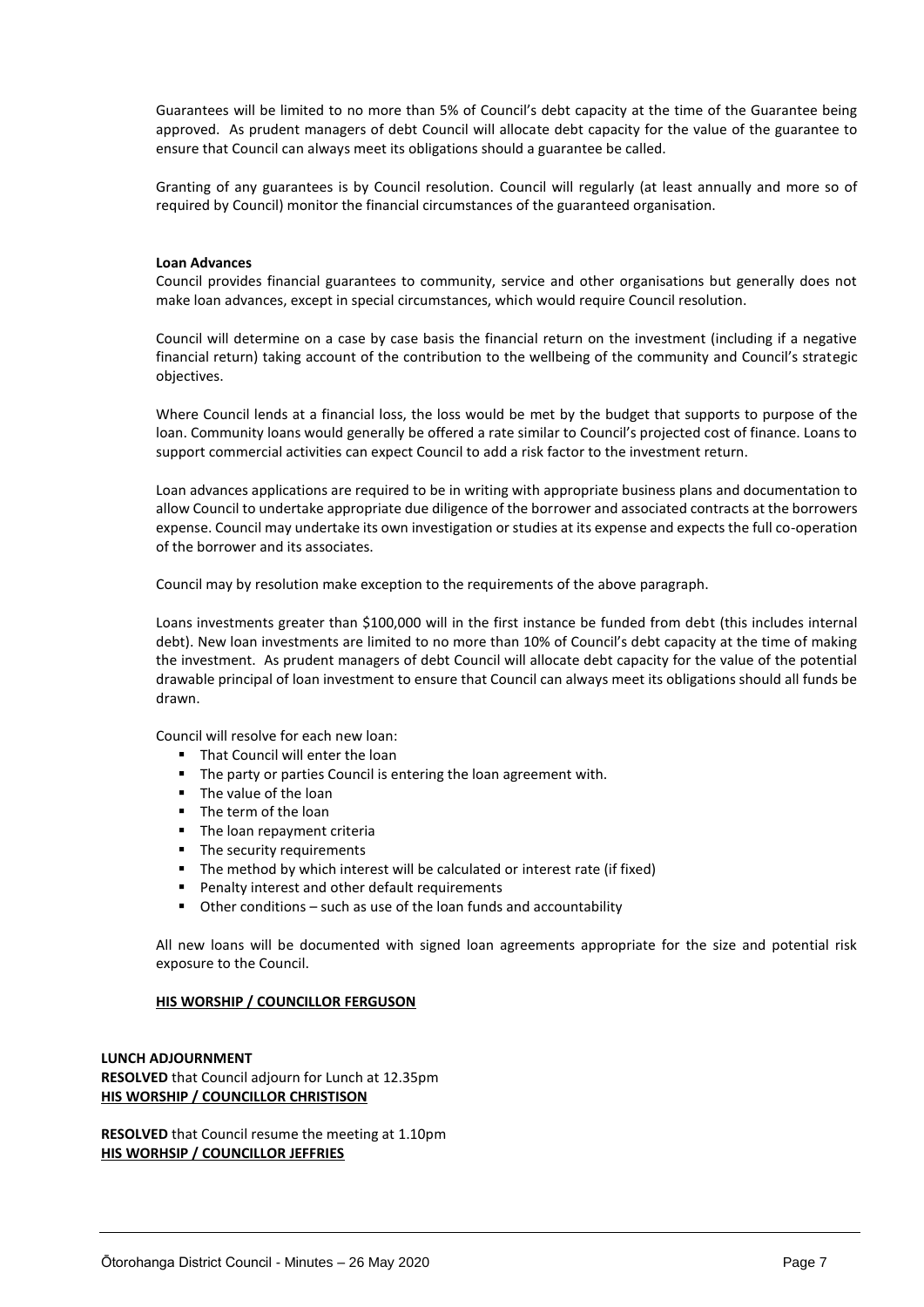#### **ITEM 67 APPROVAL OF REVISED DOG CONTROL POLICY & BYLAW** – **CONTINUED**

Following further discussion it was agreed that Clause 5.7 of the Dog Control Bylaw, relating to dogs in cars, be deleted.

#### **RESOLVED** that

- 1) the Ōtorohanga District Dog Control Policy and Bylaw, as amended by the 2019 Policy review be approved subject to the deletion of clause 5.7 of the Dog Control Bylaw,
- 2) that the proposed exercise area located beside the Lake Huiputea Reserve be included in the revised Policy and an allocation of \$5000 from the Reserves Improvements account be approved to cover establishment costs.

#### **COUNCILLOR JOHNSON / COUNCILLOR WILLIAMS**

#### **ITEM 66 STATEMENT OF PROPOSAL – KIWI HOUSE LOAN**

The Group Manager Corporate presented his report advising that Council resolved at its 14 May 2020 Extraordinary Meeting to prepare a Statement of Proposal for public consultation on investing in the redevelopment of the Kiwi House to be operated by the Ōtorohanga Kiwi House Charitable Trust.

During discussion the following matters were raised-

- The interest rate on the loan at 2.95%.
- Separate meetings for considering submissions and making a decision on the loan.
- How the consultants costs were funded.
- Liability and protection for Councillors should the funds not be able to be paid back Council would be faced with the repayment.

#### **RESOLVED**

- 1) Adopt the Statement of Proposal (Attachment 1).
- 2) Undertake community consultation as follows:
	- a. Commencing as soon as practicable after the adoption of the Statement of Proposal.
	- b. Closing submissions on 9 June 2020 (a two-week process)
	- c. Hearing submissions at the 16 June Council Meeting
	- d. Making a decision on whether to approve a loan or not at a Council meeting on 25 June
	- e. Advertise and promote the consultation by publication of the Statement of Proposal and other material on Council's website, social media, local papers, at council headquarters and library facilities and that no public meetings will be held.

#### **COUNCILLOR CHRISTION / HIS WORSHIP**

His Worship extended Council's thanks to the staff members involved in putting the Statement of Proposal together.

#### **ITEM 71 MATTERS REFERRED**

Members were advised that Council staff are working through and addressing concerns on the Occupancy Policies. A workshop will be held on this in June.

It was agreed that an item regarding Mobile Traders be placed on Matters Referred for future consideration.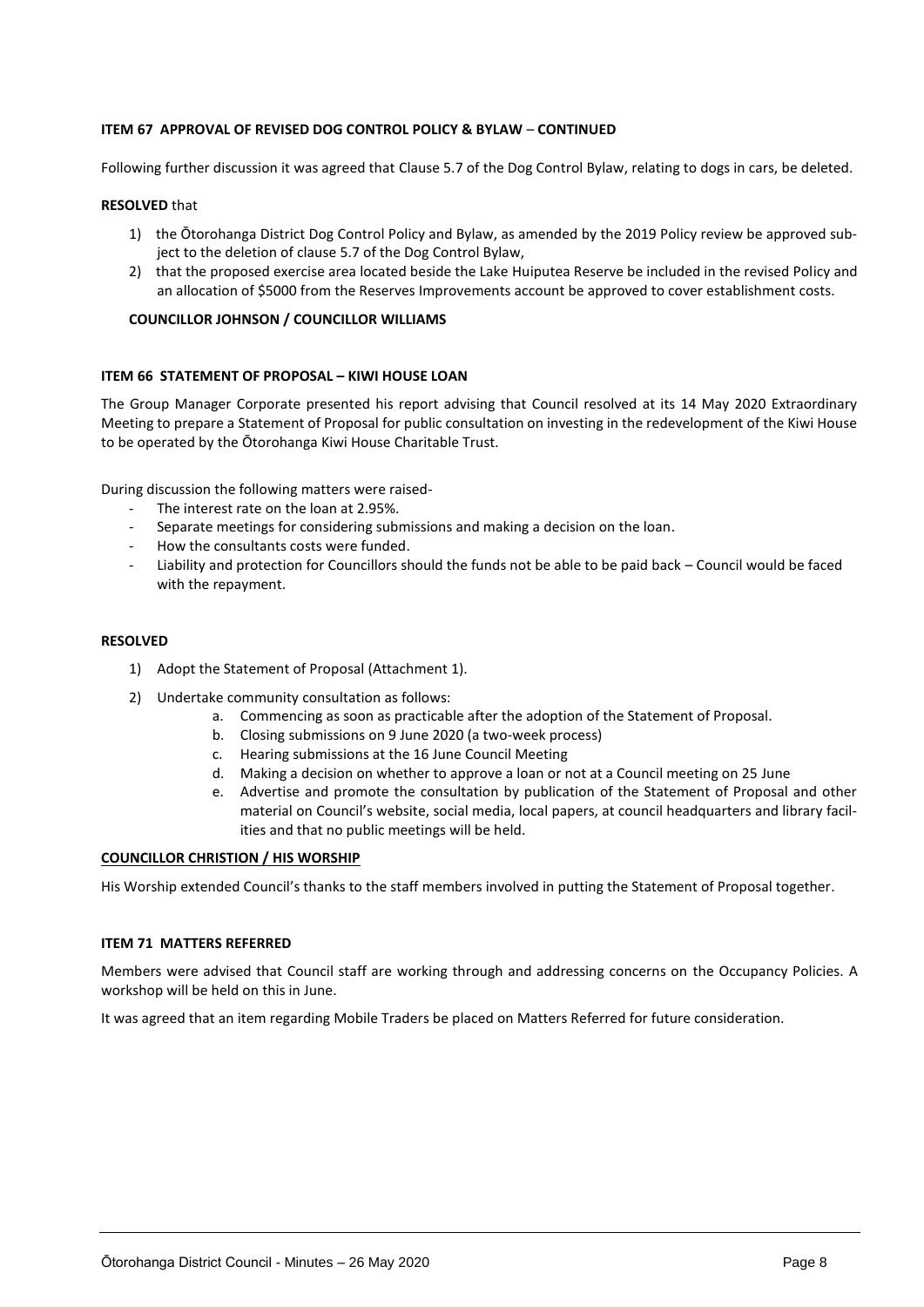#### **COUNCILLOR UPDATE**

#### **COUNCILLOR KLOS**

Expressed concern about the District in particular totally the focus on the town rather than the opportunities that are out in the District.

#### **COUNCILLOR FERGUSON**

- Due to the COVID-19 Pandemic times are hard out there.
- Hearing Councillor Klos concerns.
- He expects the District will be hit hard in approximately two to three months' time as a result of the Pandemic.
- I-Site have done a wonderful job during the lockdown.

#### **COUNCILLOR WILLIAMS**

- Went to an Emergency meeting Civil Defence in Hamilton due to COVID-19 to allow Local Controllers to move between Districts.
- Engineering meeting.
- Operation of a farm will not be easy next year.
- Participated in an EQUIP workshop last Wednesday considering items which Council could do to support the Community.
- Thanks expressed to Staff in maintaining good communication during lockdown.

#### **COUNCILLOR JOHNSON**

- Reported on the proposed Beattie Home Dementia unit and advised that their application for funding through CPI was declined however, they have been advised to make an approach through the Provincial Growth Fund. He said the site has been cleared and the building work should commence in approximately six weeks' time with a completion date being March 2021.
- Extended appreciation and credit to the staff of Beattie Home managing this facility during the Pandemic.

#### **COUNCILLOR JEFFRIES**

- Quiet at Kawhia during lockdown.
- Took part in Zoom meetings.
- Interesting ANZAC Day in Kawhia. Wreaths were laid on behalf of Council and KCB.
- Communications have been excellent throughout the lockdown period, commended all those involved.
- Charter Boats now leaving the Kawhia Wharf with passengers on-board.
- Now a member, back room assistant of the local Kawhia Fire Brigade.

#### **COUNCILLOR CHRISTISON**

- Has assisted with meals on wheels and shopping for elderly.
- Engaged with local businesses supporting and talking with them.
- Ōtorohanga District Development Board meeting / workshops.
- Expressing concern at the poor backfilling being carried out by Chorus along Councils road verges.

#### **MEETING CLOSURE**

The meeting concluded at 2.56pm